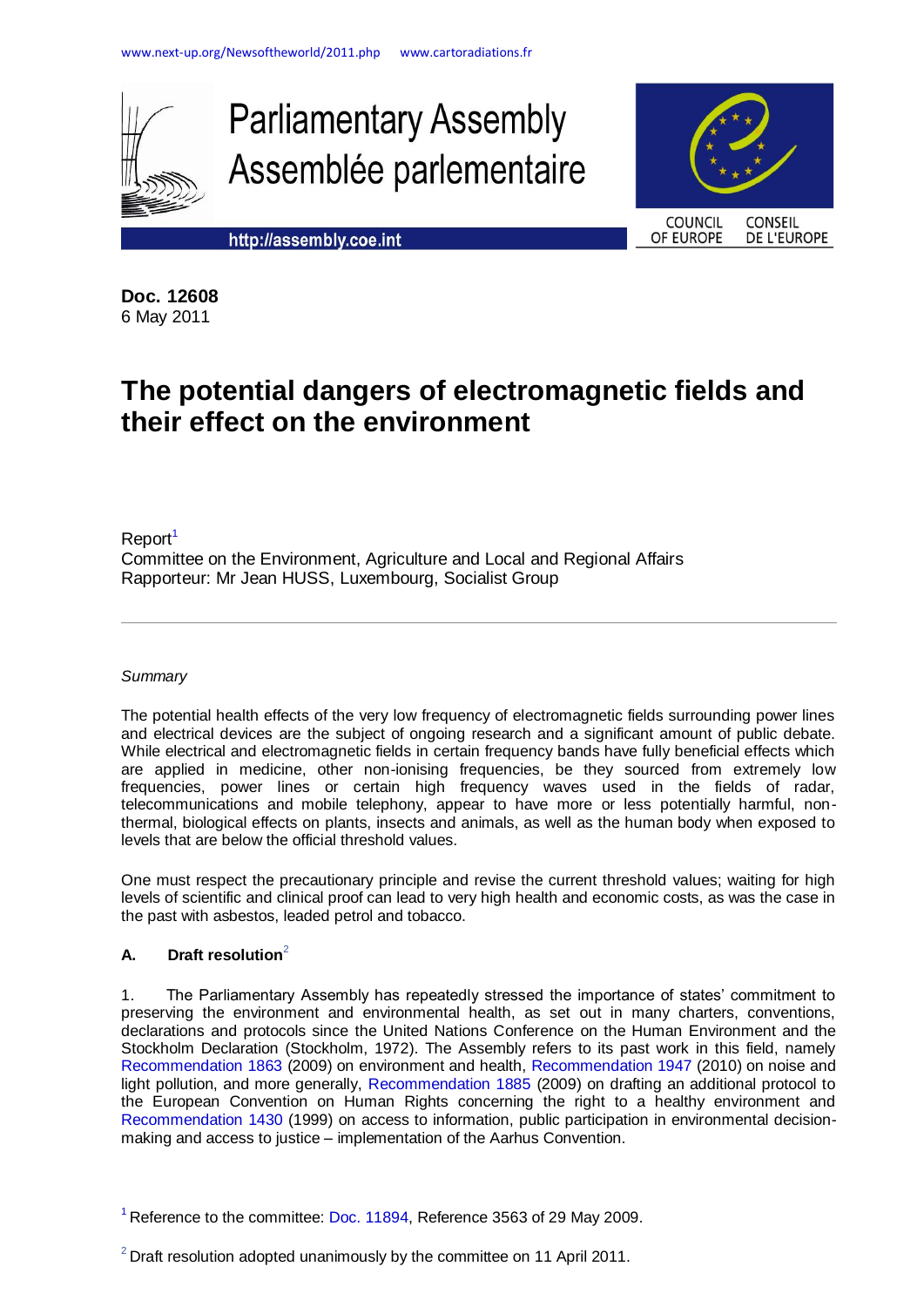2. The potential health effects of the very low frequency of electromagnetic fields surrounding power lines and electrical devices are the subject of ongoing research and a significant amount of public debate. According to the World Health Organisation, electromagnetic fields of all frequencies represent one of the most common and fastest growing environmental influences, about which anxiety and speculation are spreading. All populations are now exposed to varying degrees of to electromagnetic fields, the levels of which will continue to increase as technology advances.

3. Mobile telephony has become commonplace around the world. This wireless technology relies upon an extensive network of fixed antennas, or base stations, relaying information with radio frequency signals. Over 1.4 million base stations exist worldwide and the number is increasing significantly with the introduction of third generation technology. Other wireless networks that allow high-speed internet access and services, such as wireless local area networks, are also increasingly common in homes, offices and many public areas (airports, schools, residential and urban areas). As the number of base stations and local wireless networks increases, so does the radio frequency exposure of the population.

4. While electrical and electromagnetic fields in certain frequency bands have wholly beneficial effects which are applied in medicine, other non-ionising frequencies, be they sourced from extremely low frequencies, power lines or certain high frequency waves used in the fields of radar, telecommunications and mobile telephony, appear to have more or less potentially harmful, nonthermal, biological effects on plants, insects and animals as well as the human body even when exposed to levels that are below the official threshold values.

5. As regards standards or threshold values for emissions of electromagnetic fields of all types and frequencies, the Assembly recommends that the ALARA or "as low as reasonably achievable" principle is applied, covering both the so-called thermal effects and the athermic or biological effects of electromagnetic emissions or radiation. Moreover, the precautionary principle should be applicable when scientific evaluation does not allow the risk to be determined with sufficient certainty, especially given the context of growing exposure of the population, including particularly vulnerable groups such as young people and children, which could lead to extremely high human and economic costs of inaction if early warnings are neglected.

6. The Assembly regrets that, despite calls for the respect of the precautionary principle and despite all the recommendations, declarations and a number of statutory and legislative advances, there is still a lack of reaction to known or emerging environmental and health risks and virtually systematic delays in adopting and implementing effective preventive measures. Waiting for high levels of scientific and clinical proof before taking action to prevent well-known risks can lead to very high health and economic costs, as was the case with asbestos, leaded petrol and tobacco.

7. Moreover, the Assembly notes that the problem of electromagnetic fields or waves and the potential consequences for the environment and health has clear parallels with other current issues, such as the licensing of medication, chemicals, pesticides, heavy metals or genetically modified organisms. It therefore highlights that the issue of independence and credibility of scientific expertise is crucial to accomplish a transparent and balanced assessment of potential negative impacts on the environment and human health.

8. In light of the above considerations, the Assembly recommends that the member states of the Council of Europe:

8.1. in general terms:

8.1.1. take all reasonable measures to reduce exposure to electromagnetic fields, especially to radio frequencies from mobile phones, and particularly the exposure to children and young people who seem to be most at risk from head tumours;

8.1.2. reconsider the scientific basis for the present electromagnetic fields exposure standards set by the International Commission on Non-Ionising Radiation Protection, which have serious limitations and apply "as low as reasonably achievable" (ALARA) principles, covering both thermal effects and the athermic or biological effects of electromagnetic emissions or radiation;

8.1.3. put in place information and awareness-raising campaigns on the risks of potentially harmful long-term biological effects on the environment and on human health, especially targeting children, teenagers and young people of reproductive age;

8.1.4. pay particular attention to "electrosensitive" persons suffering from a syndrome of intolerance to electromagnetic fields and introduce special measures to protect them, including the creation of wave-free areas not covered by the wireless network;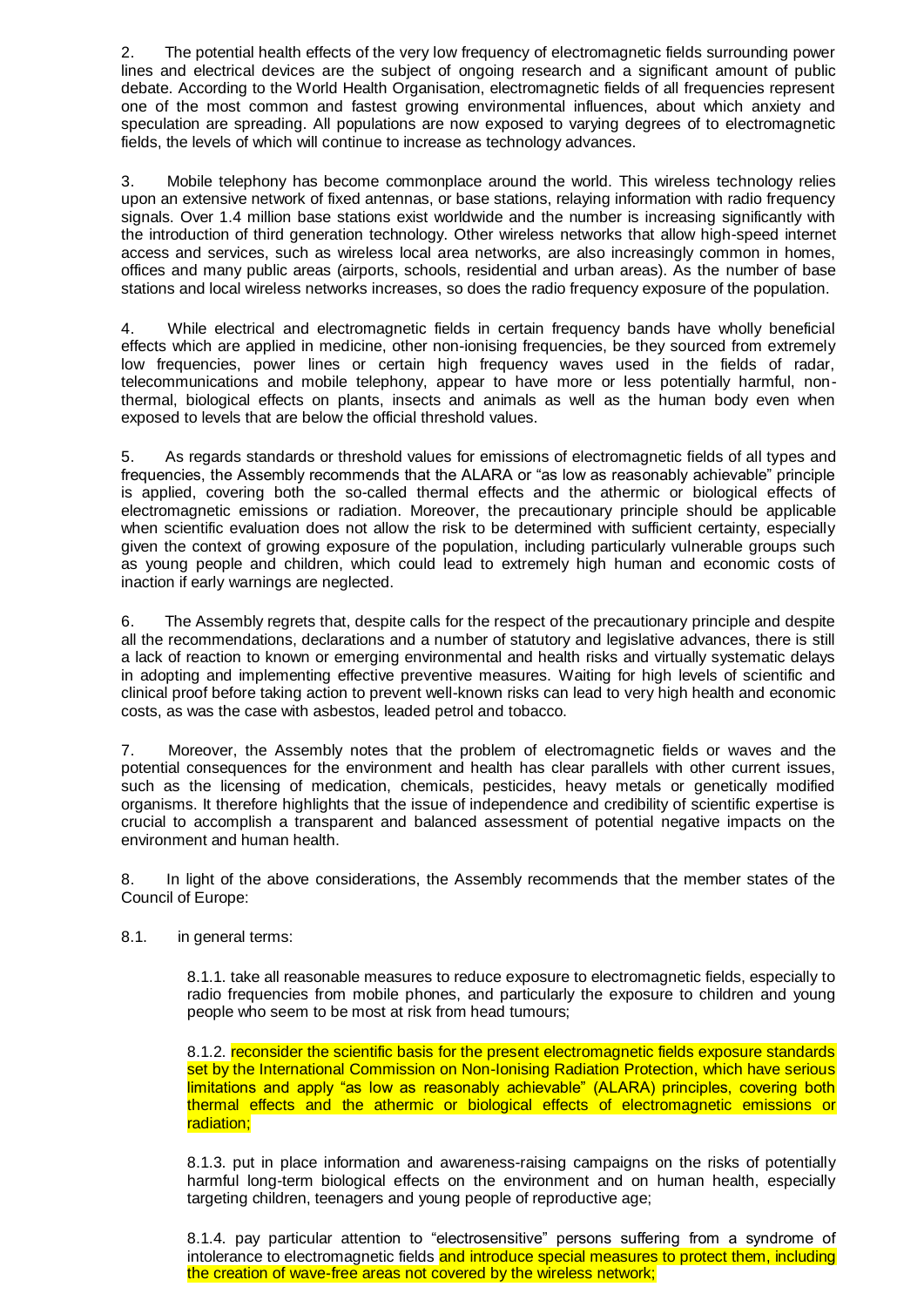8.1.5. in order to reduce costs, save energy, and protect the environment and human health, step up research on new types of antennas and mobile phone and DECT-type devices, and encourage research to develop telecommunication based on other technologies which are just as efficient but have less negative effects on the environment and health;

8.2. concerning the private use of mobile phones, DECT phones, WiFi, WLAN and WIMAX for computers and other wireless devices such as baby phones:

8.2.1. set preventive thresholds for levels of long-term exposure to microwaves in all indoor areas, in accordance with the precautionary principle, not exceeding 0.6 volts per metre, and in the medium term to reduce it to 0.2 volts per metre;

8.2.2. undertake appropriate risk-assessment procedures for all new types of device prior to licensing;

8.2.3. introduce clear labelling indicating the presence of microwaves or electromagnetic fields, the transmitting power or the specific absorption rate (SAR) of the device and any health risks connected with its use;

8.2.4. raise awareness on potential health risks of DECT-type wireless telephones, baby monitors and other domestic appliances which emit continuous pulse waves, if all electrical equipment is left permanently on standby, and recommend the use of wired, fixed telephones at home or, failing that, models which do not permanently emit pulse waves;

8.3. concerning the protection of children:

8.3.1. develop within different ministries (education, environment and health) targeted information campaigns aimed at teachers, parents and children to alert them to the specific risks of early, ill-considered and prolonged use of mobiles and other devices emitting microwaves;

8.3.2. ban all mobile phones, DECT phones or WiFi or WLAN systems from classrooms and schools, as advocated by some regional authorities, medical associations and civil society organisations;

8.4. concerning the planning of electric power lines and relay antenna base stations:

8.4.1. introduce town planning measures to keep high-voltage power lines and other electric installations at a safe distance from dwellings;

8.4.2. apply strict safety standards for sound electric systems in new dwellings;

8.4.3. reduce threshold values for relay antennas in accordance with the ALARA principle and install systems for comprehensive and continuous monitoring of all antennas;

8.4.4. determine the sites of any new GSM, UMTS, WiFi or WIMAX antennas not solely according to the operators' interests but in consultation with local and regional government officials, local residents and associations of concerned citizens;

- 8.5. concerning risk assessment and precautions:
	- 8.5.1. make risk assessment more prevention oriented;

8.5.2. improve risk-assessment standards and quality by creating a standard risk scale, making the indication of the risk level mandatory, commissioning several risk hypotheses and considering compatibility with real life conditions;

8.5.3. pay heed to and protect "early warning" scientists;

8.5.4. formulate a human rights oriented definition of the precautionary and ALARA principles;

8.5.5. increase public funding of independent research, *inter alia* through grants from industry and taxation of products which are the subject of public research studies to evaluate health risks;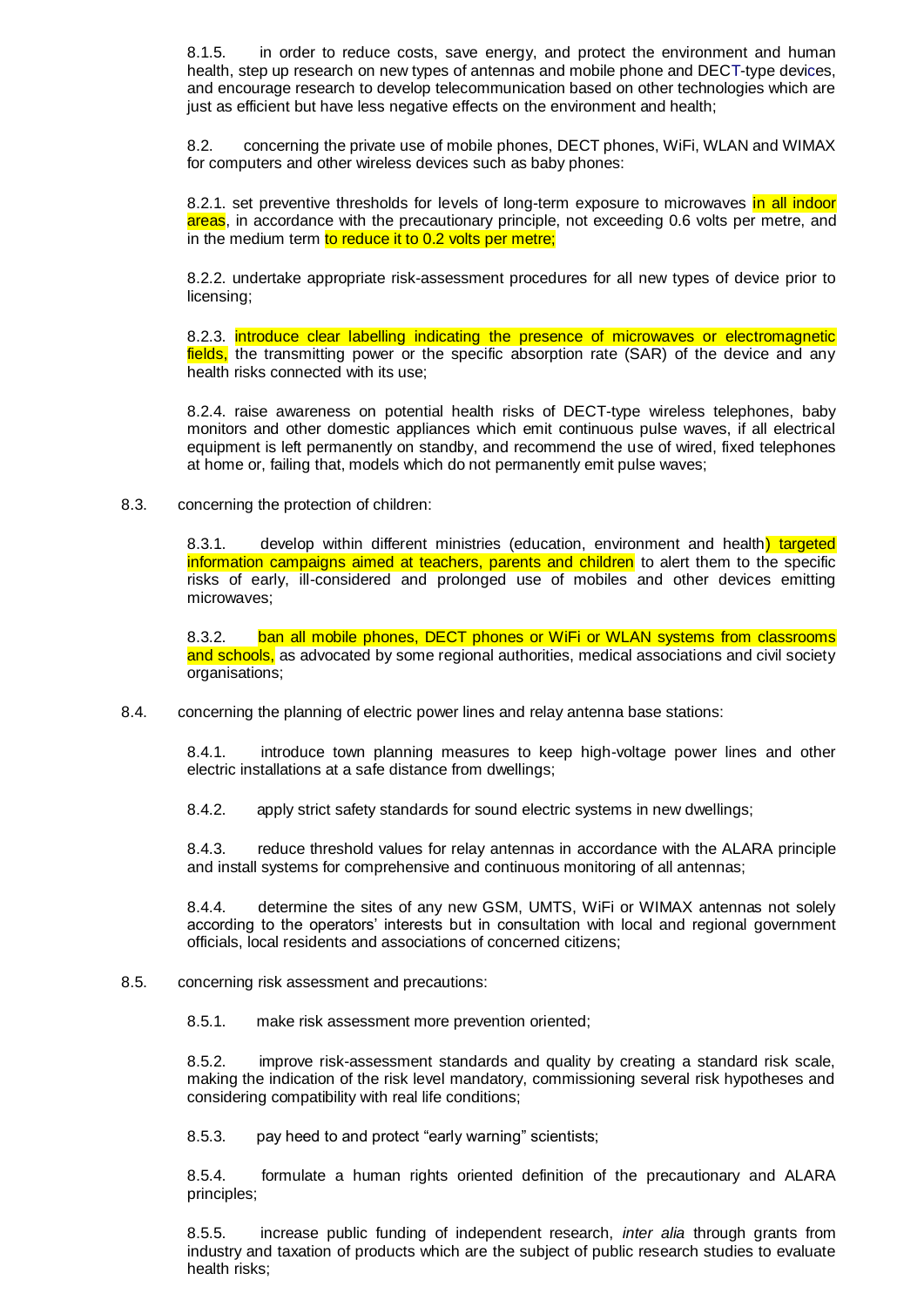8.5.6. create independent commissions for the allocation of public funds;

8.5.7. make the transparency of lobby groups mandatory;

8.5.8. promote pluralist and contradictory debates between all stakeholders, including civil society (Aarhus Convention).

# **B. Explanatory memorandum by Mr Huss, rapporteur**

#### **Contents**

| 1.             |                                                                                                                                                                     |  |
|----------------|---------------------------------------------------------------------------------------------------------------------------------------------------------------------|--|
| 2.             |                                                                                                                                                                     |  |
| 3.             |                                                                                                                                                                     |  |
| 4.             |                                                                                                                                                                     |  |
| 5.             |                                                                                                                                                                     |  |
| 6.             |                                                                                                                                                                     |  |
| 7 <sub>1</sub> | Technological progress and economic growth at the expense of environment and                                                                                        |  |
| 8.             | Contending forces and arguments: the dispute over the incidence of biological effects                                                                               |  |
| 9.             | Scientific studies and arguments pursued by associations and NGOs, by groupings<br>of scientists, by the European Environment Agency and by the European Parliament |  |
| 10.            |                                                                                                                                                                     |  |

## **1. Introduction**

1. Electromagnetic fields, whether emitted by high-voltage lines, domestic appliances, relay antennas, mobile telephones or other microwave devices, are increasingly present in our technoindustrial environment.

2. Obviously, in evolutionary terms, living or working in artificial electromagnetic extremely low frequency and high frequency fields, on top of the electromagnetic fields naturally occurring in the environment, is still a relatively new experience for human beings, fauna and flora. It goes back no further than fifty years or so, when intensive industrial and domestic exposure began with radars, radio waves and televisions and electromagnetic fields generated by high-voltage lines and household electrical appliances.

3. It was only from the 1990s onwards that the new telephony and wireless mobile communication technologies began to boom ever faster Europe-wide and even worldwide thanks to increasingly diverse and sophisticated applications: mobile telephones, cordless telephones, WiFi, WLAN (wireless local area network), etc.

4. The term "electromagnetic fields" covers all the fields emitted by natural and man-made sources. A distinction is drawn between static fields and alternating fields. In the latter case there is essentially a differentiation between extremely low frequency (ELF) fields, such as domestic electricity, and hyperfrequency (HF) fields, which include mobile telephones. Electrical fields are measured in volts per metre (v/m), whereas magnetic fields are measured in terms of current-induced exposure in microteslas (µt). Since very weak electrical currents are part of human physiology, at the level of communication between cells for example, the question of the possible disruptive effects of present levels of artificial exposure on the human environment and any consequences they might have for health may legitimately be raised.

5. It should be noted with satisfaction that a major contribution was made by the technological innovations resulting from electrification and new radio-telecommunication techniques to economic growth and the material well-being of the populations of industrialised countries. Domestic appliances, for example, have greatly helped to lighten the load from everyday chores in millions of households and played a not inconsiderable role in the women's liberation movement.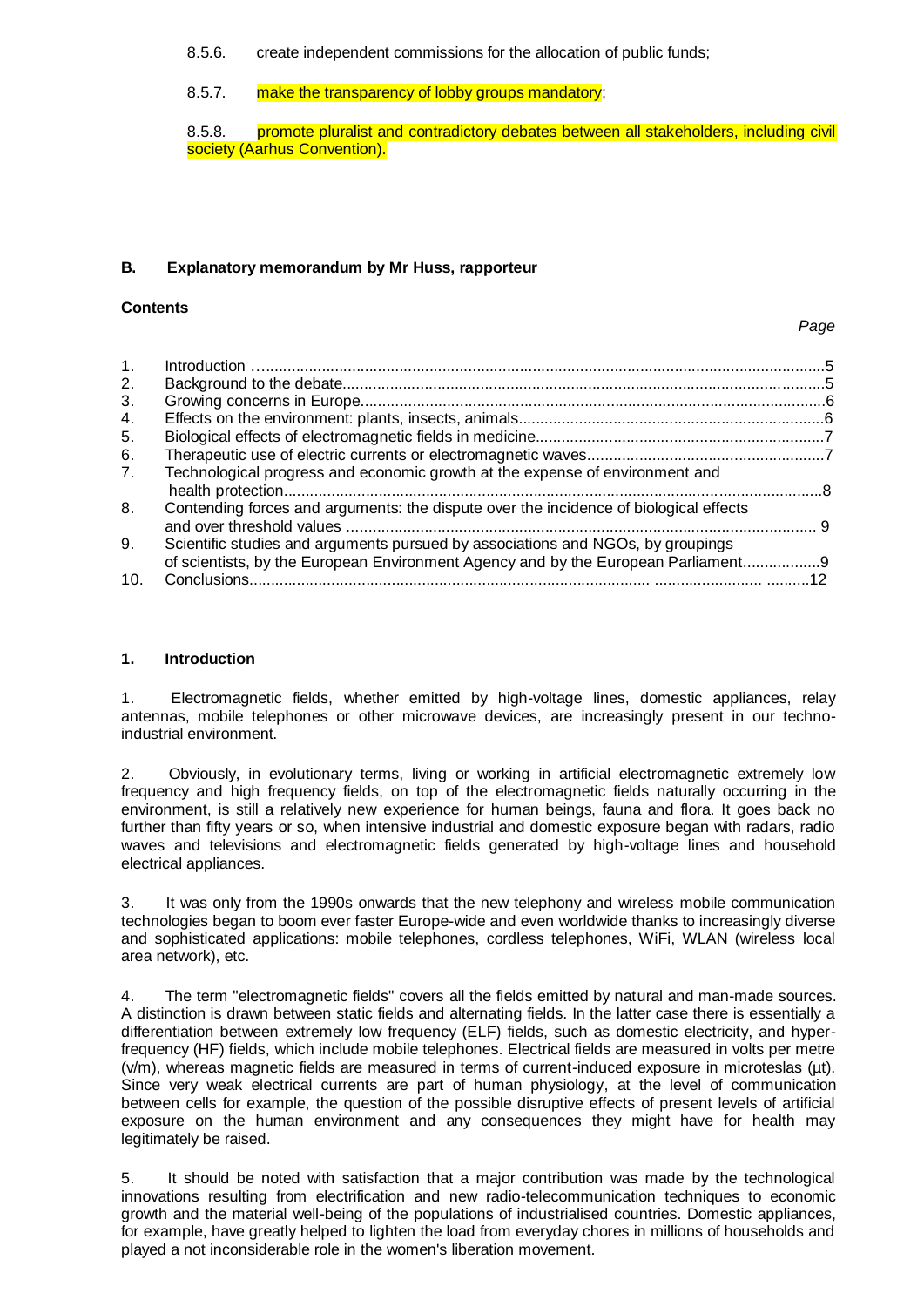# **2. Background to the debate**

6. Nevertheless, it must be said that, since some of these new technologies were first introduced, environmental or health problems have emerged and become a topic of discussion in certain countries, both in scientific circles and in the field of health and occupational medicine. From the 1930s onwards, radar waves were linked to certain "microwave syndromes" among operators and technicians subjected to intensive and prolonged exposure. The former USSR and Eastern bloc countries adopted very low preventive thresholds aimed at protecting operators' health.

7. In the United States and western Europe, discussion of potential harm to health resulting from electromagnetic fields focused, in the 1970s and 1980s, essentially on the problem of high- or very highvoltage lines and protection in the workplace (for those working on computers, in electrically powered steelworks, etc). As far as the risks from high-voltage lines are concerned, an American epidemiological study (Wertheimer and Leeper, 1979) demonstrated a link between the proximity of high-voltage lines and child leukaemia, corroborated in 2001 by the International Agency for Research on Cancer (IARC), which classified these fields as "possibly carcinogenic to humans" (category 2B). At the same time, from the early 1980s onwards, another issue relating to electromagnetic fields and chemical pollution was raised at international conferences: discomforts due to office computer screens, health effects in the form of headaches, fatigue and eye and skin problems. Regarding the electromagnetic aspect of those effects, stringent preventive standards (TCO standards) were proposed at the beginning of the 1990s by the Swedish Confederation of Employees and then widely adopted.

8. The 1990s saw a boom in mobile telephony and its rapid expansion, first in the industrialised countries and then increasingly in the developing countries of Africa, Asia and Latin America.

9. Mobile telephony and ever more sophisticated wireless telecommunication applications have not only been taken on board in professional spheres but have also quite literally invaded our private life. This affects even very young children, at home, at school, on transport, etc.

# **3. Growing concerns in Europe**

10. However, for a good ten years or so, Europe's populations have begun to show increasing concern over the potential health risks of mobile telephony, with reliable information on these questions in short supply. In a recent Eurobarometer study (European Commission), 48% of Europeans stated that they were concerned or very concerned over the potential health risks posed by mobile telephony. The presumption of risk was noted among 76% of Europeans concerning relay antennas and 73% concerning the potential effects of mobile telephones respectively.

11. Such concerns over electromagnetic fields or waves have triggered the emergence and growth of a multitude of citizens' initiatives in many countries. These initiatives are mostly directed against the installation of relay antenna stations, above all close to schools, nurseries, hospitals or other institutions caring for children or vulnerable individuals, and also increasingly challenge other aspects of wireless telecommunication such as WiFi in schools for example.

12. The Committee on the Environment, Agriculture and Local and Regional Affairs organised two hearings with experts on 17 September 2010 and 25 February 2011.

13. At the first hearing of experts, Mr Ralph Baden of the Occupational Medicine Department of the Ministry of Health of the Grand-Duchy of Luxembourg spoke generally about the issue of very low frequency and high frequency electromagnetic fields and waves and the respective applicable threshold values. He listed the different sources of those electromagnetic fields outside dwellings: relay antennas, high-voltage lines, radio stations, television, radars, etc, but laid special emphasis on the results of measurement readings, on sources of such fields in homes or public buildings and provided concrete examples of simple and practical means of reducing exposure to these "indoor" fields and eliminating certain health problems, such as headaches, insomnia, coughs, depression, etc.

## **4. Effects on the environment: plants, insects, animals**

14. At the same hearing of experts, Dr Ulrich Warnke of the Institute of Technical Biology and Bionics in Saarbrücken described the biological effects of certain microwave frequencies on plants. Depending on the frequencies, their intensity and modulation and the length of exposure, scientific studies demonstrated stress reactions and disruptions of gene expression. Recent studies by the cellular biology laboratory of Clermont-Ferrand University (2007), for example, clearly show the effects of mobile telephony microwaves on plant genes, in particular tomato plants.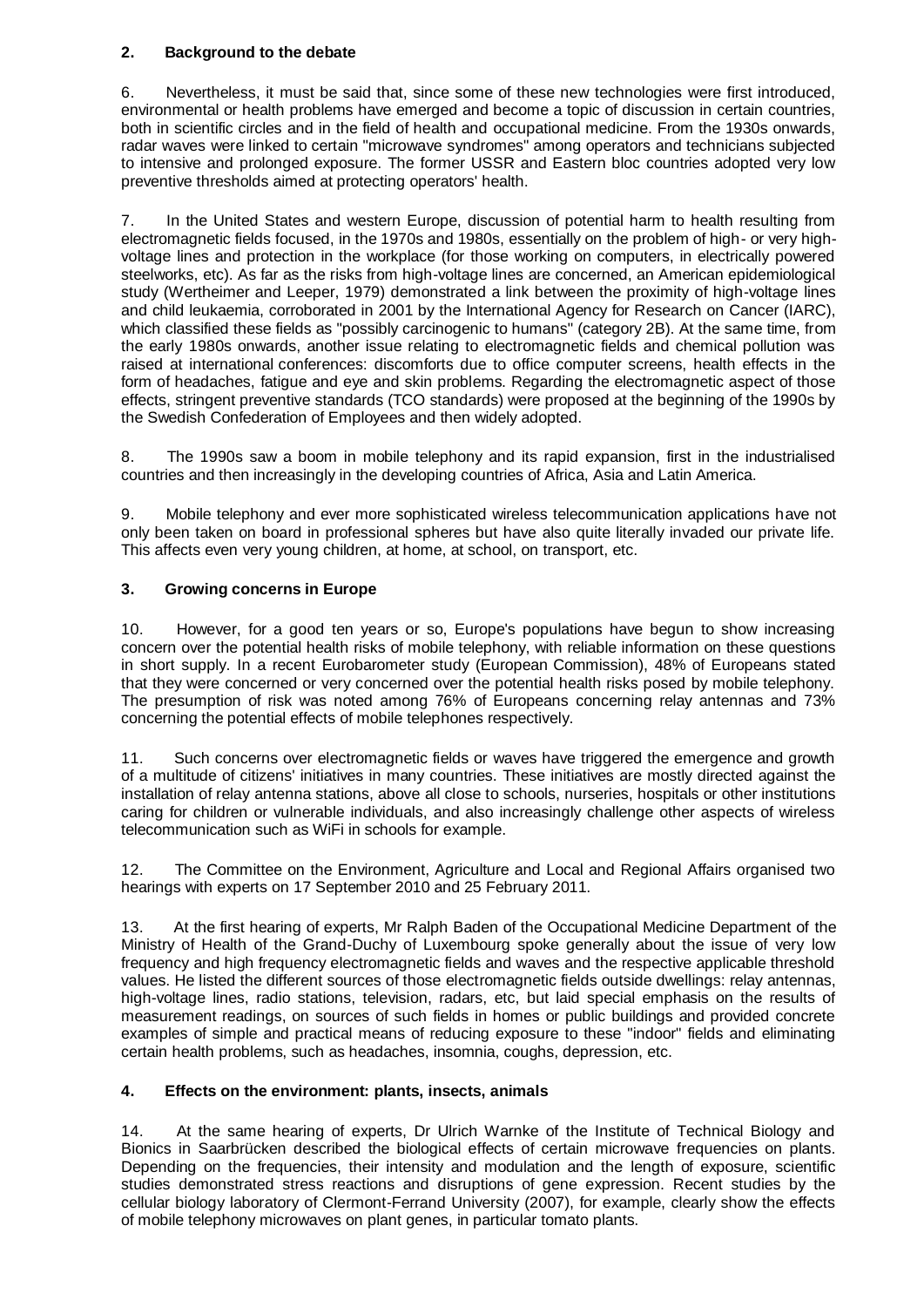15. Other scientific international studies show comparable stress reactions in certain types of beans, as well as deciduous and coniferous trees exposed to various frequencies (relay antennas, TETRA frequency).

16. Dr Warnke highlighted the innate magnetic compass used by certain animals or insects to orient themselves in time and space and which dictates the internal functioning of their organism, before going on to demonstrate how extremely weak artificial fields or waves could adversely affect the sense of direction, navigation and communication of certain animals or insects: migratory birds, pigeons, certain kinds of fish (sharks, whales, rays) or certain insects (ants, butterflies and especially bees). He suggested that malfunctions induced by artificial electromagnetic waves might be one of the major causes – besides problems of exposure to chemicals – of repeated incidents of whales being washed up on beaches or the death or disappearance of bee colonies (colony collapse disorder) observed in past years.

17. The great multitude of scientific studies quoted during the hearing of experts should certainly prompt policymakers to reflect on their decisions and act accordingly. One final aspect mentioned during the hearing concerned the potentially pathogenic effects observed in livestock – calves, cows, horses, geese, etc. – following the installation of mobile telephone masts nearby: unaccountable deformities of new-born calves, cataracts, fertility problems.

18. In the face of fast-growing concerns and opposition in many Council of Europe member states, the response of top executives of electricity companies and mobile telephone operators is to deny that their industrial and commercial activities have any adverse effect on human health. At the hearing in Paris on 25 February 2011, the official representatives of French and European mobile telephone operators passionately argued that the official threshold values applicable in most countries in the world were adequate to protect human beings from the thermal effects of mobile telephones and that any biological effects, if these could be demonstrated, would not have any adverse effects on human health.

19. To back up their argument, the experts quoted the scientific assessments carried out by associations such as the International Committee on Non-Ionisation Radiation Protection (ICNIRP), a small private NGO near Munich, or by official organisations: the World Health Organization, the European Commission and a number of national protection agencies. It appears that these European and national organisations or international bodies have based their thinking on the threshold values and recommendations advocated by the ICNIRP when that private association was set up near Munich at the beginning of the 1990s.

20. Yet, at the same hearing, leaders of associations of citizens and representatives of the NGOs such as "Robin des toits", laid heavy emphasis on the numerous risks and harmful biological effects and related health problems which they believed to be linked to electromagnetic fields or waves from mobile telephony, relay antennas, high-voltage lines and other artificially generated electromagnetic fields, even at very low levels that were well below the officially applicable threshold values.

21. The representative of the European Environment Agency in Copenhagen, an official advisory body to the European Union, stressed the importance of the precautionary principle written into the European treaties and accordingly pointed to the need for effective preventive measures to protect human health and avoid painful health issues or scandals of the kind already experienced over asbestos, tobacco smoking, lead and PCBs (polychlorobiphenyls), to name but a few. He presented a convincing analysis of the scientific assessment methods currently used and the different levels of evidence to conclude, on the basis of the "Bioinitiative" scientific report and other more recent studies by the Ramazzini Institute in Bologna, that the indices or levels of proof were sufficient at this stage to prompt action by governments and international bodies.

22. Finally, another expert specialising in clinical medicine and oncology confirmed, on the basis of the findings of biological and clinical analysis of several hundred French patients describing themselves as "electrosensitive", that a syndrome of intolerance to electromagnetic fields (SIEMF) does exist and that those people are not feigning illness or suffering from psychiatric disorders.

# **5. Biological effects of electromagnetic fields in medicine**

23. It has been established since the beginning of the 20th century that electromagnetic fields operating at various frequencies can have useful and beneficial effects in clinical medicine, whether for diagnosis or treatment.

24. Scientific developments since the Second World War have revealed that the human organism does not function solely on the basis of biological or biochemical cellular reactions but that humans are also electromagnetic beings. It is now well known that nerve cells communicate between one another using electrical impulses. The most powerful electrical signals detected in humans are those generated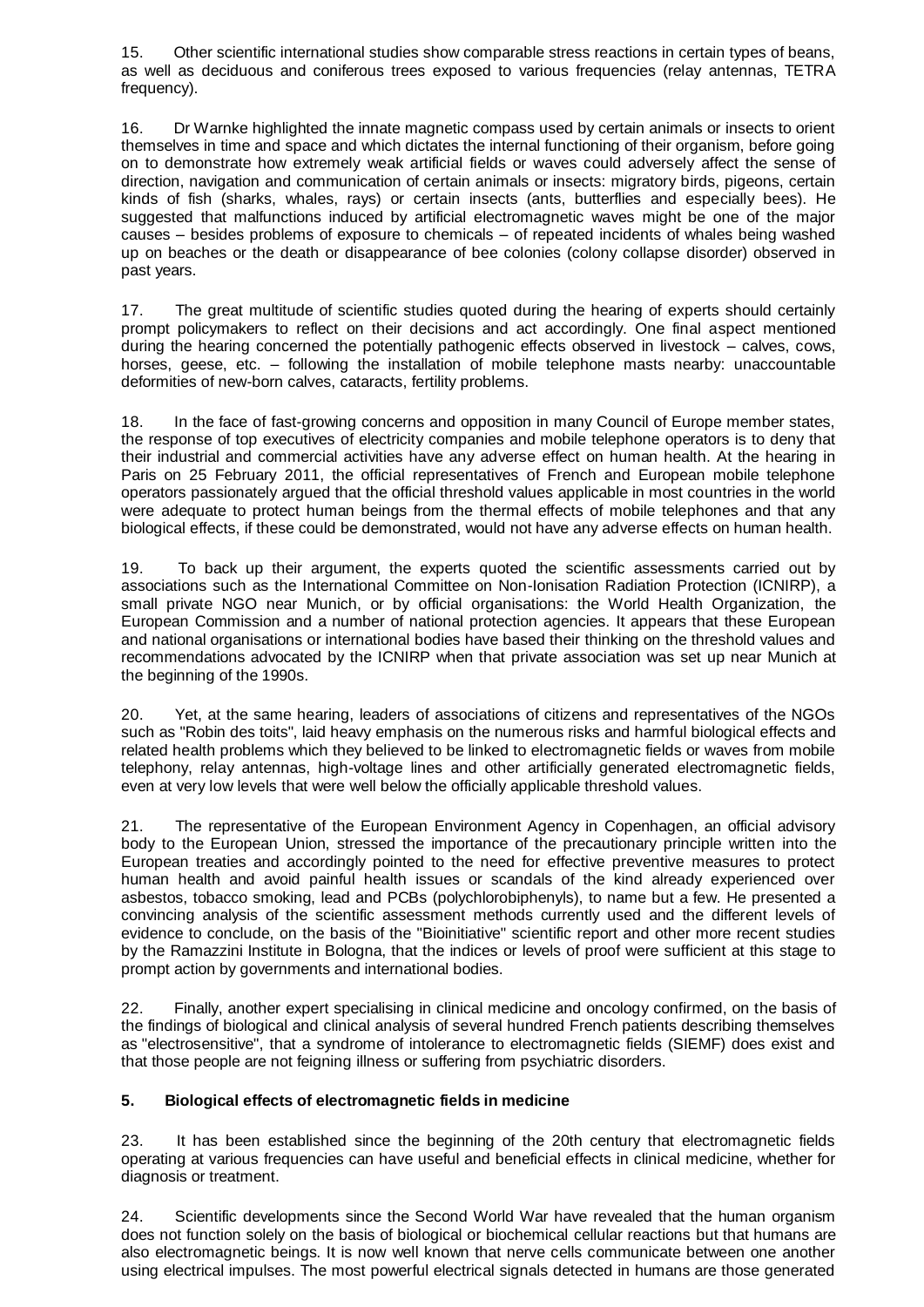by nervous and muscular activity. In the case of the heart, which is the most important muscle group in the body, cardiac functioning is medically diagnosed by recording the electrical signals emitted by it (electrocardiogram – ECG). Again at the level of diagnosis, electroencephalography (EEG) allows noninvasive monitoring of the brain's electrical activity. The EEG has been widely used in the clinical areas of brain disorders, sleep pattern monitoring or confirmation of clinical death.

## **6. Therapeutic use of electric currents or electromagnetic waves**

25. Without going into detail, the rapporteur wishes to point out that certain electrical currents or electromagnetic waves used at certain frequencies may have a perfectly beneficial effect in medical terms. There are a number of examples illustrating the therapeutic benefits of electrotherapy: clinical effects of direct electric currents (electrolysis), clinical effects of external electrical impulses on the cardiac muscle (defibrillators, pacemakers), clinical effects of micro-currents generated by pulsed magnetic fields to improve healing in tissue repair and bone fractures, to mention only the best known of these non-ionising frequency band applications.

26. But while electrical and electromagnetic fields in certain frequency bands have fully beneficial effects, other non-ionising frequencies, be they sourced from extremely low frequencies, power lines or certain high frequency waves used in the fields of radar, telecommunications and mobile telephony, appear to have more or less potentially harmful biological effects on plants, insects and animals as well as the human body even when exposed to levels that are below the official threshold values.

7. Technological progress and economic growth at the expense of environment and health protection

27. It should be noted that the problem of electromagnetic fields or waves and the potential consequences for the environment and health has clear parallels with other current issues, such as the licensing of chemicals, pesticides, heavy metals or genetically modified organisms (GMOs), to mention only the best known examples. It is certain that one cause of public anxiety and mistrust of the communication efforts of official safety agencies and governments lies in the fact that a number of past health crises or scandals, such those involving asbestos, contaminated blood, PCBs or dioxins, lead, tobacco smoking and more recently H1N1 flu were able to happen despite the work or even with the complicity of national or international agencies nominally responsible for environmental or health safety.

28. Indeed, it is in this connection that the Committee on the Environment, Agriculture and Local and Regional Affairs is currently working on the question of conflicts of interest and the urgent need for real independence of scientists involved in the official agencies tasked with evaluating the risks of products prior to licensing.

29. The rapporteur underlines in this context that it is most curious, to say the least, that the applicable official threshold values for limiting the health impact of extremely low frequency electromagnetic fields and high frequency waves were drawn up and proposed to international political institutions (WHO, European Commission, governments) by the ICNIRP, an NGO whose origin and structure are none too clear and which is furthermore suspected of having rather close links with the industries whose expansion is shaped by recommendations for maximum threshold values for the different frequencies of electromagnetic fields.

30. If most governments and safety agencies have merely contented themselves with replicating and adopting the safety recommendations advocated by the ICNIRP, this has essentially been for two reasons:

in order not to impede the expansion of these new technologies with their promise of economic growth, technological progress and job creation;

– and also because the political decision-makers unfortunately still have little involvement in matters of assessing technological risks for the environment and health.

31. With regard to the frequently inconclusive if not contradictory findings of scientific research and studies on the possible risks of products, medicines or, in this case, electromagnetic fields, a number of comparative studies do seem to suggest a fairly strong correlation between the origin of their funding – private or public – and the findings of risk assessments, a manifestly unacceptable situation pointing to conflicts of interest which undermine the integrity, the genuine independence and the objectivity of scientific research.

32. Concerning the assessment of health risks resulting from mobile telephone radio frequencies, for example, in 2006 Swiss researchers from Bern University presented the findings of a systematic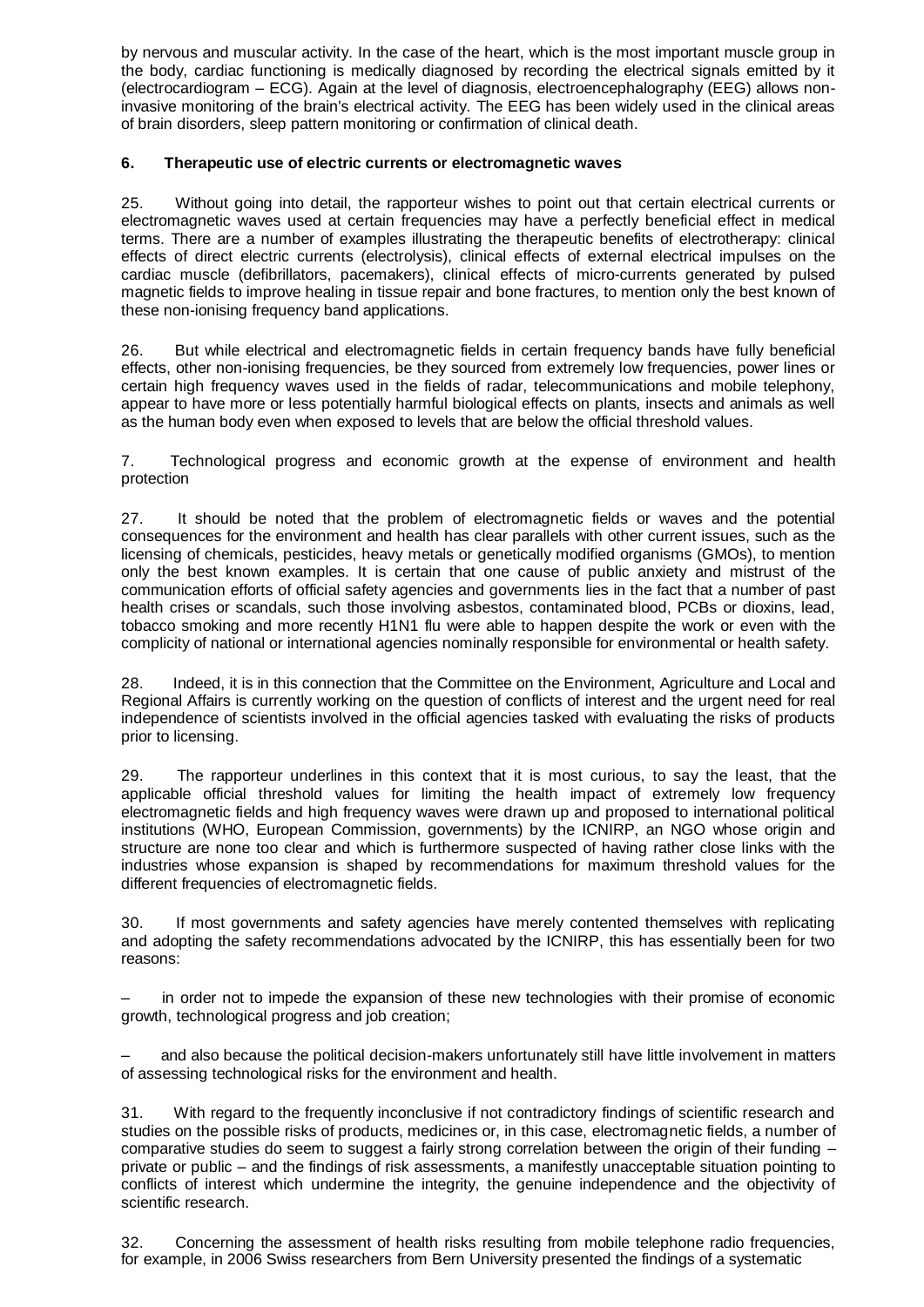analysis of all research results and concluded that there was a strong correlation between how the research was funded and the results obtained: 33% of studies funded by industrial concerns conclude that exposure to mobile telephone radio frequencies has an effect on our organism. That figure rises to over 80% in studies carried out with public funding.

33. Accordingly, in this field and in others, one should call for genuine independence on the part of the expert appraisal agencies and for independent, multidisciplinary and properly balanced expert input. There must no longer be situations where whistleblowers are discriminated against and renowned scientists with critical opinions are excluded when experts are selected to sit on expert committees or no longer receive funding for their research.

#### **8. Contending forces and arguments: the dispute over the incidence of biological effects and over threshold values**

34. It seems obvious that the prime considerations for societies dependent on electricity, mobile telephony and telecommunication are the economic and financial parameters, hence profits and market shares. Understandably, in this context more stringent regulations and threshold values which ostensibly inhibit their business dealings are viewed with disfavour and forcefully resisted – as could be seen from the irritated and sometimes emotional statements of a representative of French mobile telephony at our committee's hearing for contrastive expert opinion.

35. The representatives of mobile telephony have for years espoused the same paradigm and the same line of argument, in which they invoke the soothing discourse of most international agencies and institutions. For example, the threshold values of 100 microtesla for low or high frequency electromagnetic fields and 41/42 volts/metre for the very high frequencies of mobile telephony on 900 megahertz (MHz) are claimed to be quite adequate for protecting the public against thermal effects. At very high levels, the radio frequency fields are plainly liable to produce harmful thermal effects on the human body, in the estimation of all parties moreover.

36. Of course there remains the very vexed question whether there are non-thermal or athermic, hence biological, consequences for the environment and the human body. The operators' representatives totally deny the existence of nefarious long-term biological effects for electromagnetic fields below the threshold values in force. To illustrate the nature and extent of these threshold values, let us mention by way of an example Article 5.1 of Directive 2004/40/EC of the European Parliament and of the Council of 29 April 2004 concerning the minimum standards for protecting workers: "... However, the long-term effects, including possible carcinogenic effects due to exposure to time-varying electric, magnetic and electromagnetic fields for which there is no conclusive scientific evidence establishing a causal relationship, are not addressed in this Directive. …" (Introduction, paragraph 4).

37. So the protection of workers is only valid for averting thermal effects, and only in the short term!

38. Any potentially harmful biological effects are disregarded by the operators, agencies and official regulations, and to justify this attitude they abide by the contention that firstly, the ascertainment of a biological effect need not signify its being of a pathological character dangerous to the human constitution. Furthermore, they discern no absolutely conclusive scientific evidence of a cause and effect relationship between electromagnetic fields and radio frequencies and long-term pathological consequences of their non-thermal or athermic effects. And to emphasise these statements they invoke numerous scientific publications said to indicate no significant biological effect.

- 39. The operators' arguments on the whole can be summed up as follows:
- The threshold values recommended by the ICNIRP are values ensuring health security;
- Child mobile phone users are no more sensitive than adults;
- There are no significant biological effects apart from thermal effects;

If there were any possibly harmful biological effects, moreover, there would be no scientifically acceptable mechanism of action to account for them.

#### **9. Scientific studies and arguments pursued by associations and NGOs, by groupings of scientists, by the European Environment Agency and by the European Parliament**

40. Serious scientific and medical studies revealing biological effects of a pathological nature have existed since the 1930s concerning radio frequencies and microwaves from radar installations. It also points out that harmful effects of protracted exposure to the low or very low frequency electromagnetic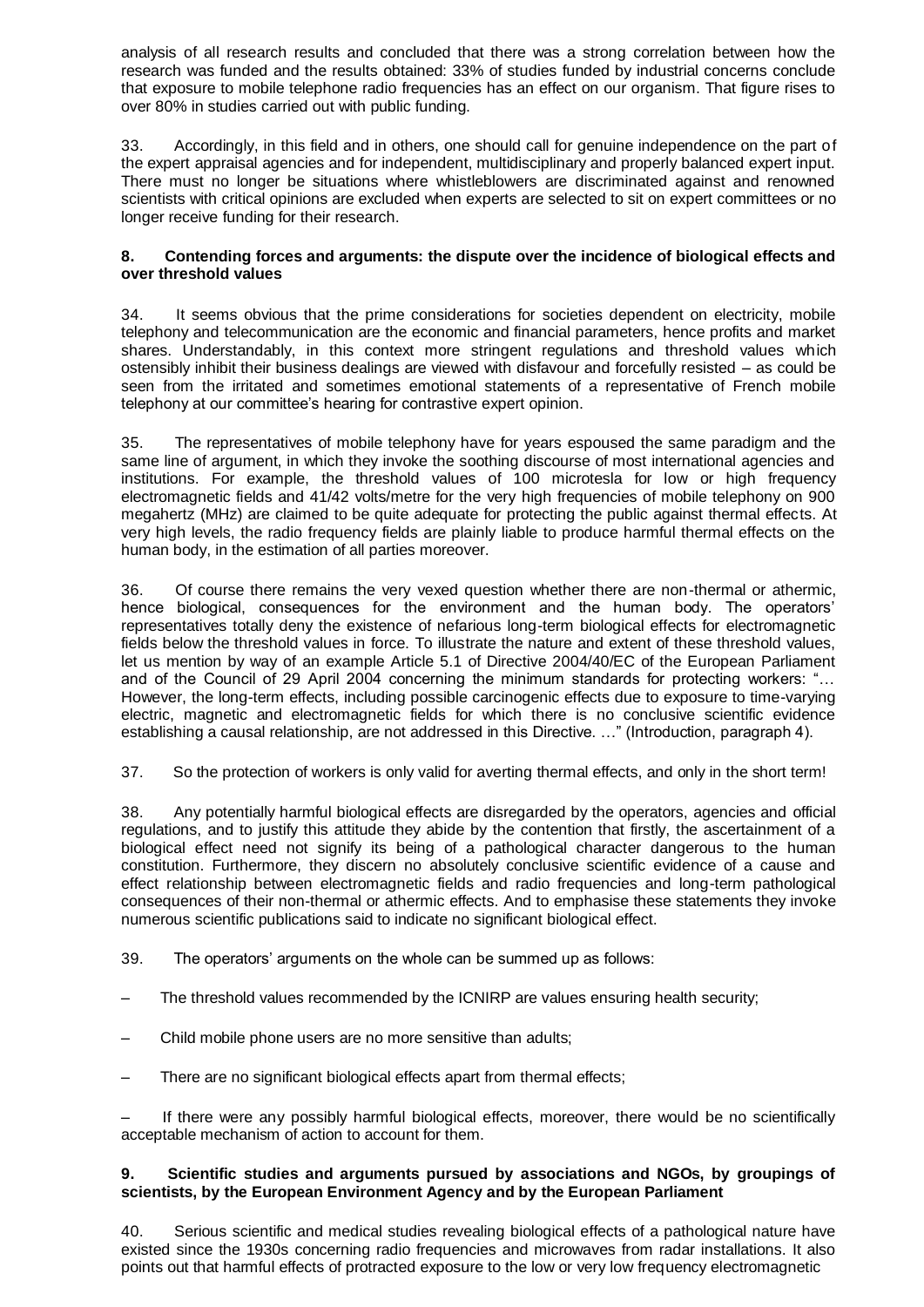fields of electrical transmission lines or computer screens were observed already in the late 1970s, and the WHO's IARC (International Agency for Research on Cancer) classified these fields as "possibly carcinogenic" for humans (Group 2B) in 2001.

41. The rapporteur recalls the proven positive biological effects of certain medical applications (electrotherapies) of electromagnetic fields and microwaves at very low intensity. If there are such beneficial effects in certain frequency bands, then adverse biological effects on the human body should be just as much in the realm of plausibility or possibility.

42. Scientific studies concerning the negative effects of certain microwave frequencies on plants, insects and wildlife or farm animals are disturbing in more than one respect, and the scientific studies disclosing potentially pathogenic biological effects on the human body are also important and not to be merely brushed aside.

43. These studies are very numerous indeed: the 2007 "Bioinitiative" report analysed over 2 000 of them, and more were added by an important monograph published in 2010 by the Ramazzini Institute, the national institute for study and control of cancer and environmental diseases "Bernardo Ramazzini" in Bologna, Italy.

44. A significant number of top scientists and researchers have banded together in a dedicated international body entitled ICEMS, "International Commission for Electromagnetic Safety", in order to carry out independent research and recommend that the precautionary principle be applied in the matter. In 2006 (Benevento Resolution) and 2008 (Venice Resolution), these scientists published instructive resolutions calling for the adoption of far tougher new safety standards and rules.

45. Scientific studies disclose athermic or biological effects of electromagnetic fields or waves on cells, the nervous system, genetics, etc., which essentially fall into three categories: biological effects influencing the metabolism, sleep, the electrocardiogram profile; effects observed in experimentation on animals or in cell cultures (in vitro); effects emerging from epidemiological studies on prolonged use of mobile telephones or on living near high voltage power lines or base stations of relay antennas.

46. The term "biological effect" is used to refer to a physiological, biochemical or behavioural change brought about in a tissue or a cell in response to an external stimulus. Not every biological effect necessarily poses a serious threat to health; it may simply show the normal response of the cell, tissue or organism to that stimulus.

47. A medical or pathological biological effect, on the other hand, is an effect that may imperil the organism's normal functioning by causing more or less severe symptoms or pathologies. Precisely, a growing number of scientific studies made by teams of high-level academic researchers demonstrate the existence of potentially or definitely pathological biological effects.

48. The rapporteur acknowledges that it is not possible within the compass of this report to analyse and summarise the findings of all these studies. A synopsis of the greater number of them (some 2 000) was produced in the "Bioinitiative" report, a report drawn up by 14 scientists of international standing who concurred, regarding mobile telephony and other radio frequencies, as to abnormally high incidence of brain tumours and acoustic neuroma, effects on the nervous system and cerebral functions, and effects on genes, cell stress proteins and the immune system. In this context, it has been observed for instance that radio frequency exposure can cause inflammatory and allergic reactions and impair the immune function even at levels well below the norms of exposure for the public.

49. A major programme of research into the specific features of these effects such as genotoxicity of waves (REFLEX programme), funded by the European Commission and involving 12 European research teams, was launched and the results were made public in December 2004. The conclusions of the report were disturbing on several counts as the results bore out genotoxic effects of mobile telephone waves, and in particular greater frequency of chromosomal deletions and breakup of DNA molecules in different types of cultivated human and animal cells. In addition, stress protein synthesis was greatly increased and gene expression was modified in various types of cells.

50. Concerning the Interphone study, the biggest epidemiological survey carried out on mobile phone users and their exposure to glioma, meningioma, acoustic neuroma and tumours of the parotid gland after protracted use of their mobile telephones, the partial early results published on 18 May 2010 by IARC more than ten years after the commencement of the study point to profound disagreement between the different teams of researchers (16 teams from 13 countries) over the interpretation of these results. The study co-ordinator, Ms Elisabeth Cardis, summed up a kind of compromise by saying that the study did not reveal an increased risk, but one could not conclude that there was no risk because there were sufficient results suggesting a possible risk. Indeed, some results show that lasting intensive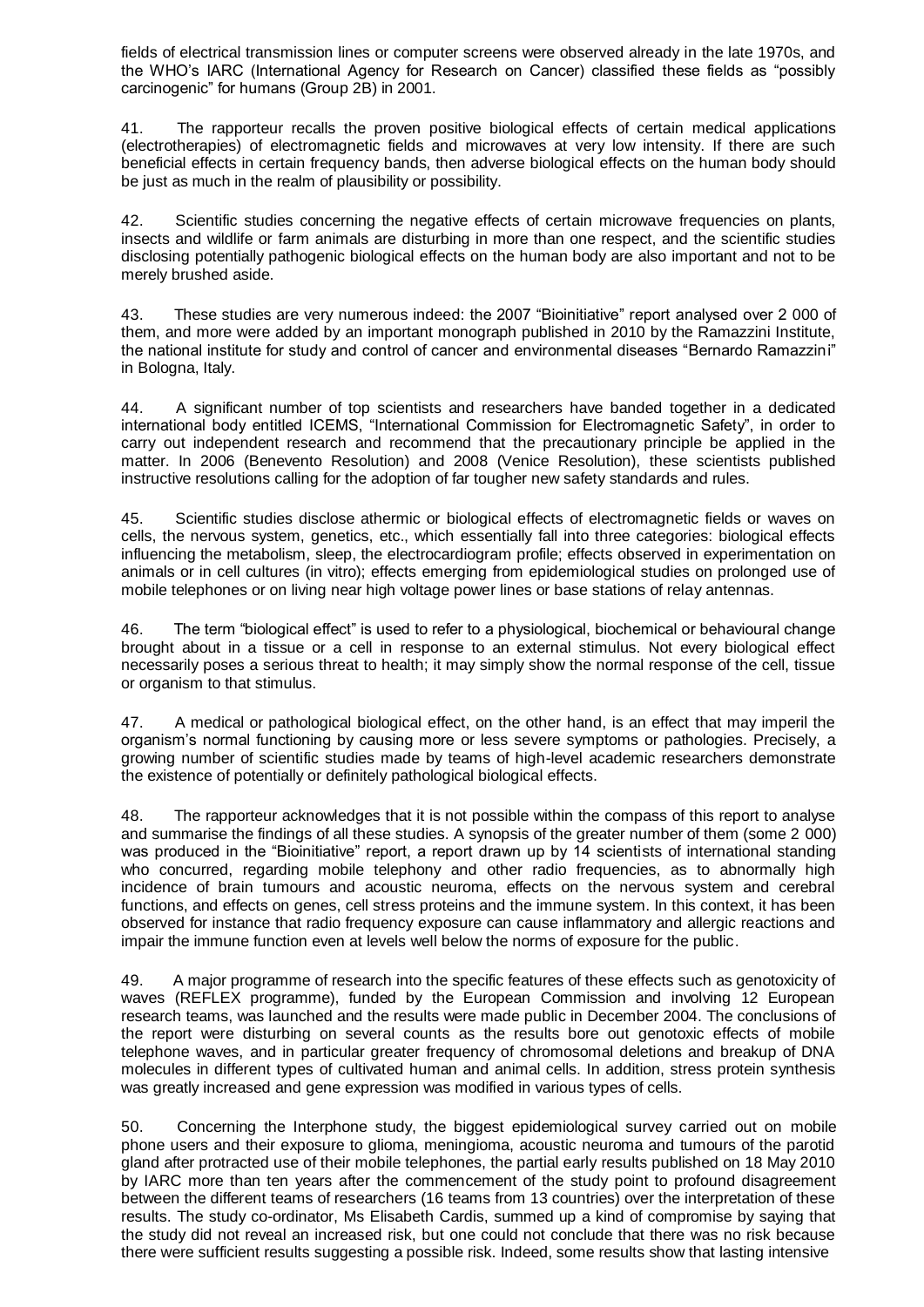use very significantly increases the risks of glioma (40% and even 96% looking at ipsilateral use, that is to say where the glioma has appeared at the side of the head to which the telephone was held) and the meningioma risks (15%; 45% for ipsilateral use).

51. The rapporteur feels that one of this epidemiological study's principal weaknesses lies in the fact that the period of mobile phone use analysed, extending until the early years of the 21st century, is probably too short at less than 10 years to reach altogether conclusive results given the period of latency and growth of cerebral tumours. In fact, ionising radiation (radioactivity) is recognised as a cause of brain cancer, but cases due to radioactivity rarely become apparent before 10 or 20 years of exposure.

52. The Interphone study, performed solely on adults, nevertheless raises serious speculation as to what will happen, after 15 or 20 years of intensive use, to the young adults, teenagers or even children who are currently the biggest users and in whom absorption of the radiation is still greater and more problematic.

53. The rapporteur would like to emphasise another side of the potential risks: while attention is focused at present on the radiation from mobile phones, and while he appeals for the wisest possible use of this device, by children and young people especially, it is inescapable that for some years there have been many other sources of electromagnetic fields and radio frequencies.

54. Whether outside or inside offices and dwellings, we are now exposed to a whole variety of electromagnetic frequencies on top of the chemical pollutants in the air that we breathe or accumulated in the food chain. Outdoors or indoors, we encounter the electromagnetic fields or the radio frequencies of the (nearby) electric power lines and of the base stations of GSM, UMTS and WiFi relay antennas or of, for example, radio or radar stations. Besides these, inside offices or private residences there is very often the radiation of cordless telephones (DECT), baby phones and other devices of wireless technology.

55. What is more, industrialists seek a further expansion of mobile telephony infrastructures for hosting the "fourth generation" 4G facility with the intention of delivering a secure, comprehensive broadband mobile system for the cordless modems of laptop computers, "smart" mobile phones and other portable backup devices for broadband mobile Internet access, games services, etc.

56. In Israel, the ministries concerned (environment, health, communication) fall back on the application of the precautionary principle, opposing the introduction of these new infrastructures on the ground that the effects of the irradiations should be verified before authorising new systems.

57. A question that always strongly arouses the European populations is the problem of where base stations and relay antennas are sited. In parallel to certain local or regional studies (mainly Swiss and German) describing the advent of health problems in farm animals after the installation of mobile telephone relay antennas near some farms, describing unaccountable problems of fertility, deformity, cataracts, etc., certain local or regional epidemiological studies, carried out by groups of scientists and doctors, have succeeded in also showing certain disease symptoms in residents of districts or villages near relay antennas installed a few months or years ago. These local studies were carried out in France, Germany, Switzerland, Austria, etc.

58. According to these epidemiological and also partly clinical studies, symptoms appearing or increasing some time after relay antennas were commissioned or after the beams emitted were intensified by raising the number or the power of the antennas were sleeping disorders, headaches, blood pressure problems, dizziness, skin trouble and allergies. The scientific value of such local studies is regularly queried by the operators and very often the security and regulatory bodies too, and so a most recent study released early in 2011 in a German medical publication (Umwelt-Medizin-Gesellschaft 1/2011) is nonetheless worthwhile and revealing, although the number of participants in the study (60 persons) remains quite small. These persons, from the locality of Rimbach in Bavaria, underwent analysis before a new relay antenna base station came into service in January 2004, then afterwards in July 2004, January 2005 and July 2005. In this study, as in similar epidemiological studies, the symptoms that increased or became aggravated after the station began operating were sleep disorders, headaches, allergies, dizziness and concentration problems.

59. The worth of this study spanning a year and a half is that the doctors and scientists could measure and determine significant changes in concentrations of certain stress-related or other hormones in urine samples. To sum up the results, there is a significant increase of adrenalin and noradrenalin over several months and a significant reduction of dopamine and phenylethylamine (PEA), changes indicating a state of chronic stress which, according to the authors of the study, caused the aforesaid heightened symptoms. The authors correlate the lowered PEA levels with impaired attention and hyperactivity of children, disorders which hugely increased in Germany over the years 1990-2004.